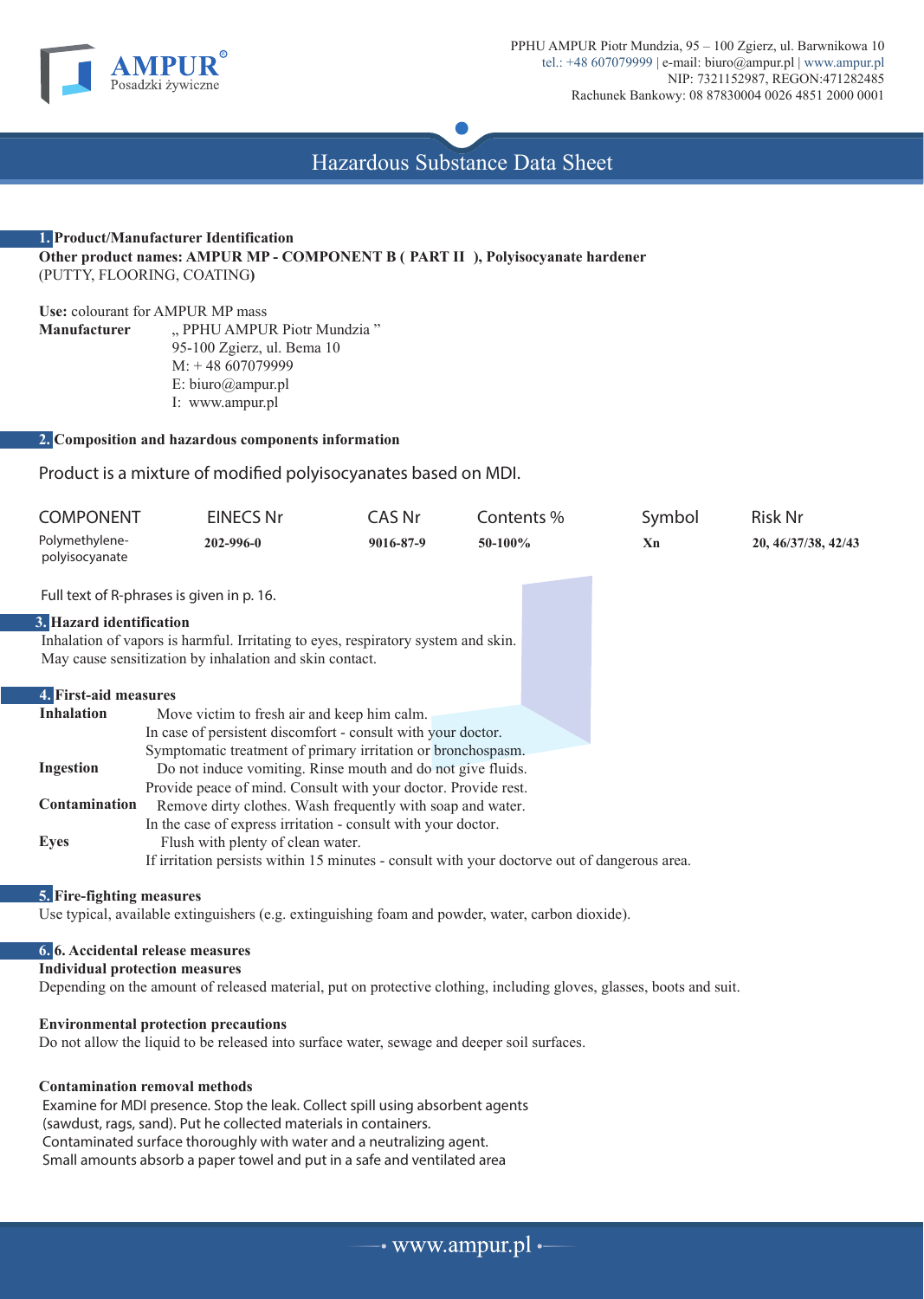

### **7. Handling and storage**

Use Avoid spillage and skin/eye contact. Observe safety and work rules. **Storage** Store in original and sealed packages, at the temperature of  $10 - 20$  °C. Protect from freezing.

# **8. Exposure controls & Individual protective measures**

**Controls** Standard concentration control in the workplace. No limiting concentrations have been determined. **Ventilation** No specific requirements. Main and workplace ventilation. **Respirators** No specific requirements **Gloves** If there is a risk of skin contact, wear rubber gloves with cotton liner **Eye protection** Wear glasses if there is a risk of spattering **Other measures** Wear proper clothing and footwear

**Hygienic measures** Avoid skin and clothing contamination. If necessary, change the clothing and wash the skin thoroughly with soap. Do not take contaminated clothing home. Do not eat or drink when using the product. Wash hands thoroughly before eating, smoking and using lavatory

#### **9. Physical and chemical properties**

| Appearance                  | dark brown, medium viscosity, oily liquid      |
|-----------------------------|------------------------------------------------|
| Odour                       | distinctive, weak,                             |
| <b>Solubility</b>           | slightly soluble in water and organic solvents |
| Specific gravity may vary:  | 1,20 g/cm3 at 20 $^{\circ}$ C                  |
| <b>Viscosity</b>            | approx. 150 mPas at 20 $^{\circ}$ C            |
| Ignition temp.              | above $200 °C$                                 |
| <b>Solvent</b>              | alcohols, esters, ketones, aromas              |
| <b>Explosion properties</b> | no explosion hazard                            |
|                             |                                                |

#### **10. Stability and reactivity**

**Stability** Stable in normal conditions **Ambient conditions to avoid** Too high temperature (above 50°C) or too low (below  $0 °C$ ) **Materials to avoid** Highly oxidizing materials **Hazardous Decomposition Products** Carbon oxide, nitric oxide, other poisonous gases

# **11. Toxiological information**

| п. гохіогодісат пітог шайон        |                                                            |
|------------------------------------|------------------------------------------------------------|
| <b>Inhalation</b>                  | High vapour concentrations may irritate respiratory system |
| Ingestion                          | Unlikely, may cause stomach upset                          |
| Skin contact                       | May cause allergy                                          |
| Eve contact                        | Irritation, may cause lacrimation                          |
| <b>Hazardous effects to health</b> | Not reported                                               |
| <b>Exposed organs</b>              | Skin, eyes, respiratory system                             |
|                                    |                                                            |

# **12. Ecological information**

| <b>Environmental hazards:</b> Not applicable |                                                                                             |  |  |
|----------------------------------------------|---------------------------------------------------------------------------------------------|--|--|
| <b>Mobility:</b>                             | Sparingly volatile, water-insoluble                                                         |  |  |
| <b>Biodegradation:</b>                       | Not applicable                                                                              |  |  |
| <b>Bioaccumulation:</b>                      | Not applicable                                                                              |  |  |
| Carcinogenecity:                             | Not applicable                                                                              |  |  |
| Mutagenecity:                                | Not applicable                                                                              |  |  |
| <b>General recommendations:</b>              | Do not allow the liquid to be released into surface water, sewage and deeper soil surfaces. |  |  |
| Influence on reproductivity:                 | Not applicable                                                                              |  |  |

# **13. Disposal handling**

According to local regulations